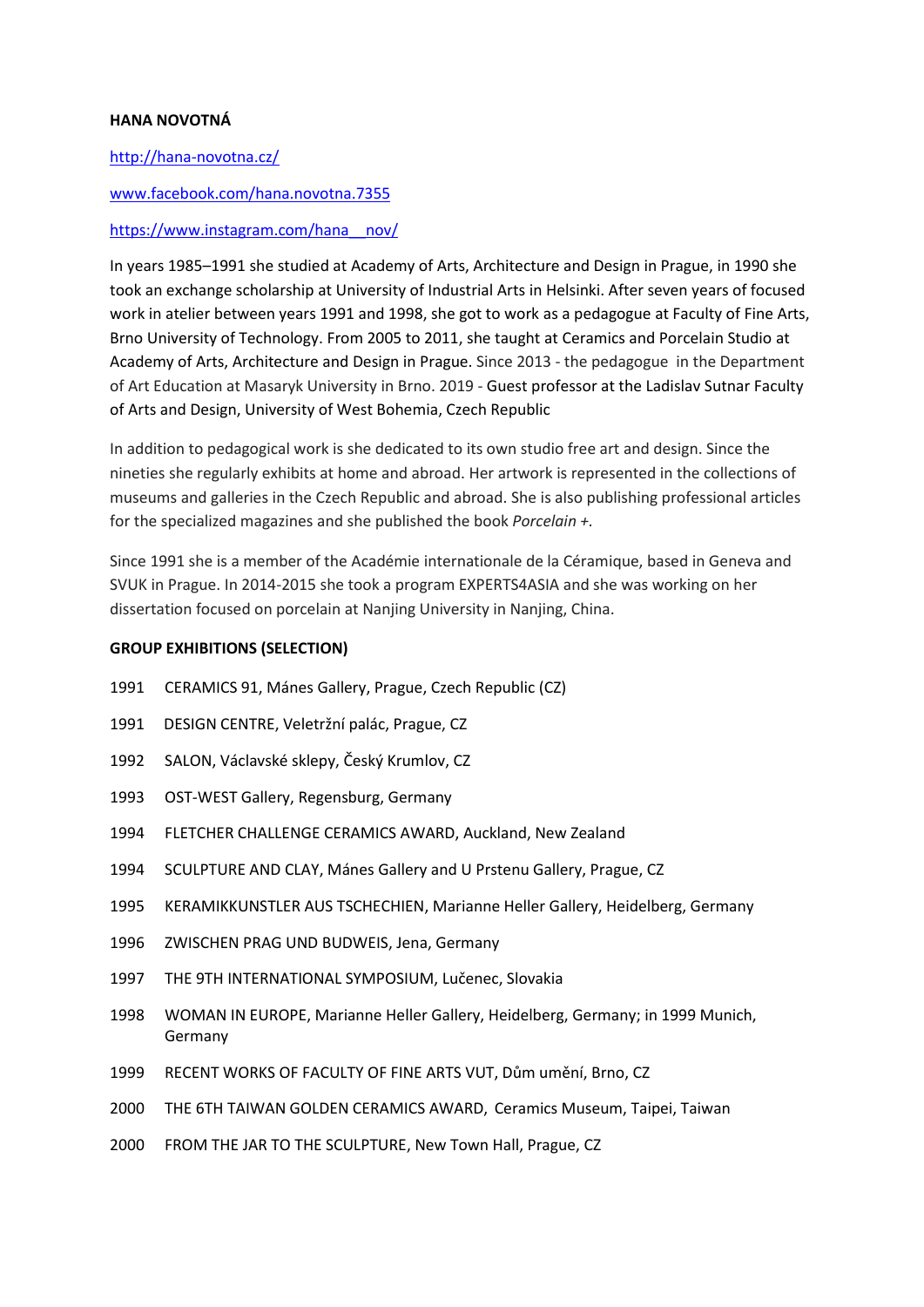- 2002 TRADITIONS AND OPTIONS,The 6th International Symposium of Porcelain Paint, Dubí, CZ Clay, Bratislava, Slovakia
- 2003 630cm2/kb MAIL, Mail-art Bienale, Ostrava, CZ
- 2004 SCULPTURE AND CLAY IN THE FORTRESS, Sovinec Fortress, CZ
- 2005 SCULPTURE AND CLAY IN THE CASTLE, Roztoky u Prahy Castle, CZ
- 2005 GEFORMTE ERDE, Schwandorf, Germany
- 2006 WORLD CLAY, IAC Members Exhibition 2006**,** Latvian National Museum of Art, Latvia
- 2006 EUROPEAN CERAMIC CONTEXT 2006, Kunstmuseum, Bornholm, Denmark
- 2008 TULESSA SYNTYNYT FISKARSTulessa Syntynyt Fiskars, Finland
- 2008 IAC Members, Pico Exhibition Hall, Fuping, China
- 2010 CIRCUIT CERAMIQUE, Musée National de la Céramique de Sèvres, Sèvres, France
- 2010 MIXED MEDIA Keramik Plus, Keramikmuseum Westerwald, Hohr-Grenzhausen, Germany
- 2010 EASTERN EUROPE CONTEMPORARY CERAMIC ART, Ceramic Art Museum, Fuping, China

2010 STATUE AND SPACE, The 8th Bienale held by Regional Museum in Kolín and The Museum of Decorative Arts in Prague, Kolín Synagogue, CZ; also The 9th Bienale in 2012

- 2011 LIGHT AND SPACE, Karlovské museum in Velké Karlovice, CZ
- 2012 IAC Members Exhibition, Museum of Art, Santa Fe, New Mexico, USA
- 2013 TRADITIONS AND OPTIONS, The 12th International Cup Symposium, Dubí, CZ
- 2014 FENOMEN B, Bechyně, Internationl Museum of Ceramics in Bechyně, CZ
- 2014 FIRE CLAY AND ICE, Václav Šerák and pupils, The Museum of Decorative Arts in Prague , CZ
- 2015 RITUÁLNĚ, Ars Gallery, Brno, CZ
- 2017 FIRE CLAY AND ICE, Václav Šerák and pupils, The Gallery of Arts , Karlovy Vary, CZ
- 2017 NA TĚLO, Dům umění Brno, Gallery 99, Brno, CZ
- 2018 ART CERAMICS CZ 2017, Německo, Zweigmuseum der Neuen Sammlung The Designmuseum München, Weiden, Deutchland
- 2018 NO MAN IS AN ISLAND, Taoxichuan Art Avenue, Jingdezhen, China2018 Jingdezhen, Taoxichuan Creative Fair Spring, China
- 2018 NEW ORIENTALIA, New Taipei City Yingge Ceramics Museum, Taipei, Taiwan
- 2018 CZECH DESIGN WEEK, International Design Festival, Congress hall, Prague
- 2018 DECEMBER DESIGN DAYS, KOMA, Brno
- 2019Na počátku bylo… , Galerie Artikle, Brno